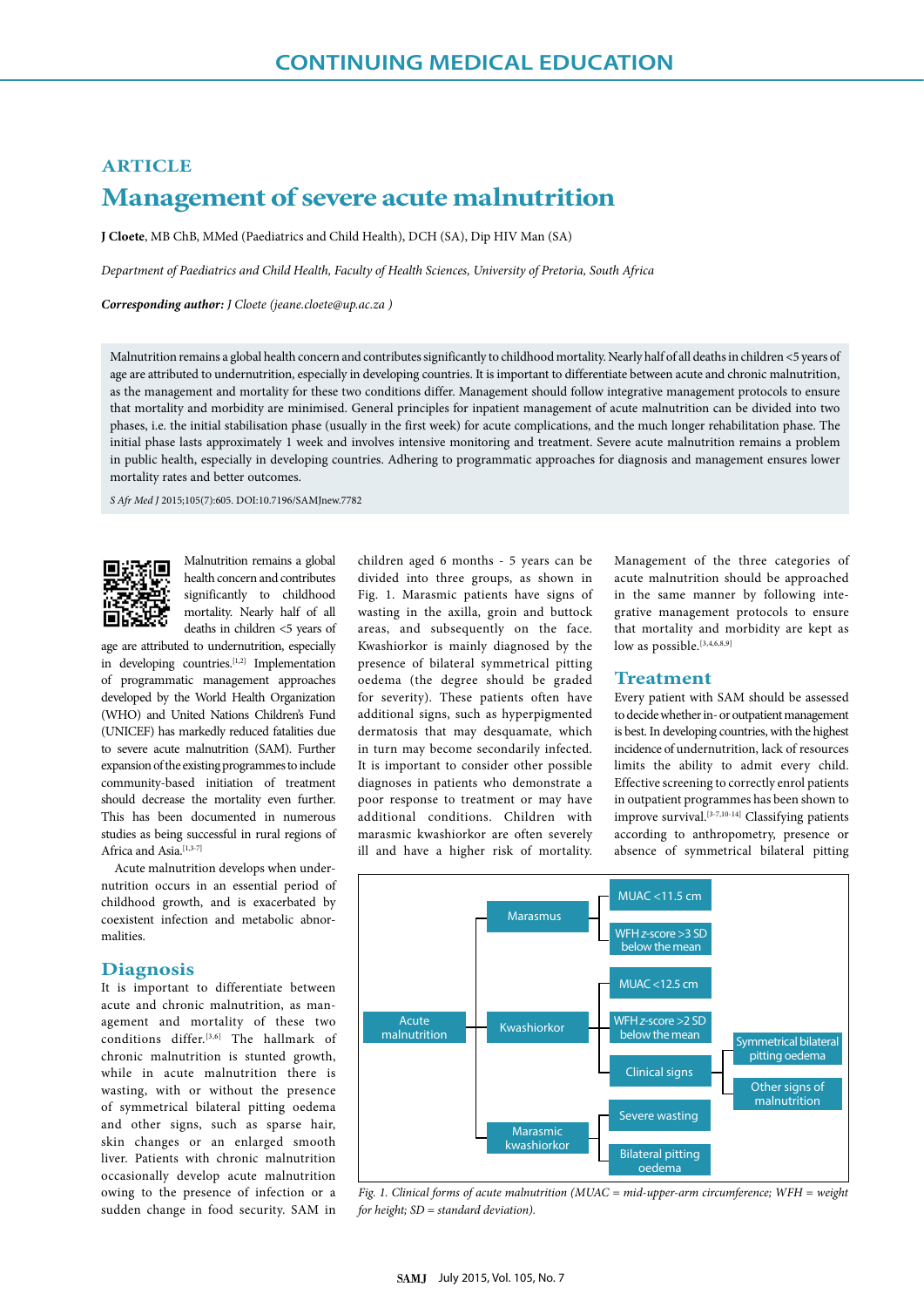

*Fig. 2. In- or outpatient management for severe acute or moderate acute malnutrition (RTUF = readyto-use therapeutic food). \*Severe acute malnutrition can be treated on an inpatient basis, irrespective of complications, especially in the presence of oedema.*

oedema and complications (pneumonia, sepsis, severe diarrhoea with shock and metabolic complications, i.e. hypoglycaemia and hypothermia) assists with decisionmaking with regard to in- or outpatient management (Fig. 2).<sup>[2,3,8,9,15-18]</sup>

The beneficial principles for inpatient management of acute malnutrition can be divided into two phases, i.e. the initial stabilisation phase (usually in the first week, when acute complications are managed) and a much longer rehabilitation phase (Table 1).

Table 1 reflects the general approach to the inpatient management of SAM (WHO 10-step approach).

# **Stabilisation phase**

**Prevention and treatment of hypoglycaemia** It is of the utmost importance to monitor glucose levels in patients with SAM; their blood glucose should be assessed on admission**.** Ongoing glucose evaluation is important, especially when hypothermia is present. If facilities are not available for sideroom or laboratory investigation of blood glucose, patients should be treated as though hypoglycaemia is present. Regular feeding must be continued over a 24-hour period (not interrupted at night) as an important preventive measure for hypoglycaemia. If it is present, the patient should be actively managed, preferably with oral feeds or fluids, as mortality can thus be prevented.[4,9]

#### **Prevention and treatment of hypothermia**

As hypothermia is associated with mortality, it is important to monitor body temperature on admission and during rewarming. This should occur 2-hourly until the child's temperature remains > 36.5°C. Prevention of hypothermia, by ensuring that the patient is covered at all times and kept away from draughts, and avoiding prolonged exposure during bathing and medical examination, is critical. Wet nappies, clothes and bedding must be changed quickly and it is important to check blood glucose levels during episodes of hypothermia. The patient should be fed immediately or rehydration should be commenced as needed. Rewarm children with a warmed blanket and place a heater or lamp nearby. To rewarm infants, they must be placed on their mother's bare chest.[2]

## **Treatment of dehydration and diarrhoea**

Assessment of dehydration in severely malnourished children in the presence of oedema may be challenging. Small

### **Table 1. General approach to inpatient management of severe acute malnutrition (World Health Organization 10-step approach)**

Stabilisation phase

- Prevention and treatment of hypoglycaemia
- Prevention and treatment of hypothermia
- Prevention and treatment of dehydration
- Correction of electrolyte imbalance
- Treatment of infection
- Correction of micronutrient deficiencies
- Feeding
- Rehabilitation phase
- Continued feeding
- Achieve catch-up growth
- Provide sensory stimulation and emotional support
- Preparation for discharge

volumes of unformed stools may be passed as a consequence of the underlying malnutrition; this should not be confused with profuse watery diarrhoea. To prevent dehydration when a child has continuing watery diarrhoea, breastfeeding or starter formula feeding should be encouraged. Stool losses should be replaced with approximate volumes of oral rehydration solution, which is much safer than intravenous fluids. [3,4,7,8,10,11,19-21]

All children with profuse watery diarrhoea should be assumed to be dehydrated and managed with rehydration measures. These patients have low cardiac reserves – intravenous fluids may lead to volume overload and possibly cardiac failure. Oral rehydration is a much safer option for correction of dehydration. Shock from dehydration and sepsis are also likely to coexist in severely malnourished children. Overhydration and repeated intravenous boluses during resuscitation increase mortality. The amount of fluid administered is determined by the child's response and monitored by pulse and respiratory rates. With improvement in these rates, intravenous fluid boluses should be discontinued. Intravenous fluids (halfstrength Darrow's solution with 5% dextrose) should be administered at a conservative rate, rehydrating slowly, or alternatively oral or nasogastric rehydration with an oral rehydration solution should be employed. It is imperative to frequently re-evaluate the patient to ensure that overhydration does not occur, which is a frequent cause of death. Continued rapid breathing and a rapid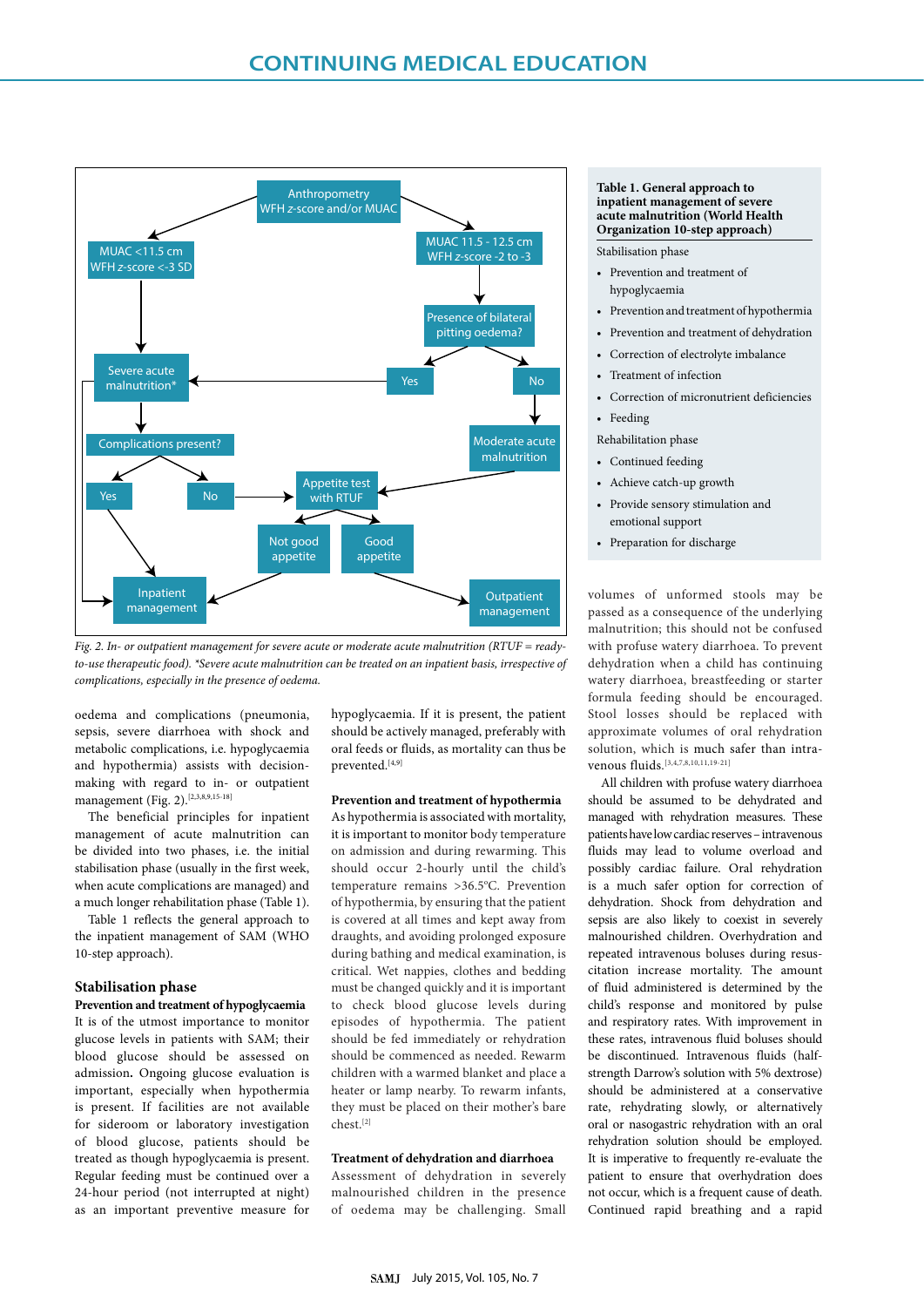pulse during rehydration suggest coexisting infection or overhydration. The following are signs of excess fluid (overhydration): increased respiratory and pulse rates, increased oedema and puffy eyelids. In these instances, fluids must be discontinued immediately.[3,4,7,8,10,11,19,20]

Additional treatment modalities for diarrhoea include the use of zinc supplementation. This has been shown to be beneficial, shortening the duration of the illness. In dysentery, the administration of intravenous cefotaxime or ceftriaxone must be considered.[3,8,18-20,22-24]

#### **Correction of electrolyte imbalances**

All severely malnourished children have excess body sodium, even though plasma sodium may be low. Fluids, or feeds containing excessive sodium, may cause mortality. Potassium and magnesium deficiencies are also present and may take at least 2 weeks to correct (Box 1). Oedema is partly due to these imbalances and is consequently not treated with a diuretic.

# **Treatment of infection**

In severe malnutrition the usual signs of infection, such as fever, are often absent, and infections are often occult. Therefore, broad-spectrum antibiotics with adequate Gram- positive and -negative cover should be provided. Where specific infections are identified, specific antimicrobials should be administered, e.g. antimalarial treatment for malaria and metronidazole for gastrointestinal infections and infestations.[7,8,19,25]

#### **Box 1. Dosage of potassium chloride and magnesium supplementation**

Potassium chloride solution 25 - 50 mg/kg/dose orally 3 times daily until oedema subsides: <10 kg - 250 mg >10 kg - 500 mg Extra magnesium: 0.4 - 0.6 mmol/kg/day

#### **Correction of micronutrient deficiencies**

Vitamin and mineral deficiencies are common in malnutrition. Supplementation (Table 2) should be given for at least 2 weeks. Although anaemia is frequently present, iron supplementation should not be commenced initially, but delayed until the child has a good appetite and starts gaining weight – usually by the second week. Early iron supplementation may aggravate infection status.

#### **Start cautious feeding**

Feeding a malnourished child takes place in two phases. During the stabilisation phase a cautious approach is required because of the child's compromised physiological state and reduced homeostatic capacity. Feeding should start as soon as possible, but in small volumes. Starting with feeds that are too large places the child at greater risk of developing the 'refeeding syndrome'. A starter formula of  $\sim$ 75 kcal/100 mL and 0.9 g protein/100 mL should, ideally, be initiated. The child should be weighed daily and it is useful to monitor the amount of feed remaining after a meal and the frequency and consistency of stools. These should diminish progressively. Signs of progression to the rehabilitation phase include a return of appetite and a loss of all oedema, which usually occurs about 1 week after admission. A gradual transition to the rehabilitation phase is recommended to avoid the risk of heart failure, which may occur if malnourished children suddenly consume large-volume feeds.

#### **Rehabilitation phase**

In the rehabilitation phase, a vigorous approach to feeding is required to achieve high intakes and rapid weight gain of 10 g/kg/day. Ready-to-use therapeutic food (RTUF) packages have been successful, not only during outpatient management programmes, but also during the rehabilitation phase. An alternative option is a higher energy and protein-containing formula, such as the WHO

|  |  |  |  |  |  |  | Table 2. Micronutrient and vitamin replacements |
|--|--|--|--|--|--|--|-------------------------------------------------|
|--|--|--|--|--|--|--|-------------------------------------------------|

| Micronutrient or vitamin                           | Dosage                                    |  |  |
|----------------------------------------------------|-------------------------------------------|--|--|
| Vitamin A                                          | $<$ 6 months: 50 000 IU                   |  |  |
| Orally on day 1, unless there is definite evidence | 6 - 12 months: 100 000 IU                 |  |  |
| that a dose has been given in the last month       | $>12$ months: 200 000 IU                  |  |  |
| Multivitamin supplement                            |                                           |  |  |
| • Give daily for at least 2 weeks                  |                                           |  |  |
| Folic acid                                         | $1 \text{ mg/day}$ (give 5 mg on day 1)   |  |  |
| Zinc.                                              | $2 \frac{\text{mg}}{\text{kg}}$           |  |  |
| Copper                                             | $0.3 \text{ mg/kg/day}$                   |  |  |
| Iron                                               | 3 mg/kg/day, but only when gaining weight |  |  |
|                                                    |                                           |  |  |

F-100 formula. Continued monitoring after transition would include weight assessment every morning. If weight gain is poor, the patient would benefit from a full nutritional assessment; otherwise an alternative diagnosis should be considered.<sup>[4,8,15,17,26]</sup>

## **Provide sensory stimulation, emotional support and follow-up after recovery**

In severe malnutrition, there is delayed mental and behavioural development. A cheerful and stimulating environment should be provided for the patient, with provision of structured play therapy for 30 minutes per day as soon as the child is well enough to be active. Maternal involvement, where possible, is important and an essential education contact point before discharge to ensure continued stimulating play at home. Discharge should occur with a clear follow-up plan, including frequent weight assessment. Furthermore, ensure that booster immunisations and vitamin A are given.[21]

# **Conclusion**

SAM remains a problem in public health, especially in developing countries. Adhering to programmatic approaches for diagnosis and management ensures lower mortality rates and better outcomes.

#### **References**

- 1. Blo M, Borghi E, Frongillo E, Morris R. Underweight in 1990 and 2005. J Am Med Assoc 2004;291**:**2600-2606.
- 2. World Health Organization (WHO) and United Nations Children's Fund (UNICEF). WHO Child Growth Standards and the Identification of Severe Acute Malnutrition in Infants and Children. Geneva: WHO, 2009.
- 3. Collins S, Dent N, Binn P, et al Management of severe acute malnutrition in children. Lancet 2006;368**:**1992-2000.
- 4. Trehan I, Manary MJ. Management of severe acute malnutrition in low-income and middle-income countries. Arch Dis Child 2014;100:283-287. [http://dx.doi.org/10.1136/ archdischild-2014-306026]
- 5. Kouam CE, Delisle H, Ebbing HJ, et al*.* Perspectives for integration into the local health system of community-based management of acute malnutrition in children under 5 years: A qualitative study in Bangladesh. Nutr J 2014;13:1-15. [http:// dx.doi.org/10.1186/1475-2891-13-22]
- 6. Collins S. Treating severe acute malnutrition seriously. Arch Dis Child 2007;92:453-461.
- 7. Bhan MK, Bhandari N, Bahl R. Management of the severely malnourished child: Perspective from developing countries. BMJ 2003;326:146-151.
- 8. WHO. Guideline: Update on the management of severe acute malnutrition in infants and children. 2013. www.who.int/ entity/maternal\_child\_adolescent/documents/severe-acutemalnutrition/en/ (accessed 15 April 2015).
- 9. WHO. Management of severe malnutrition: A manual for physicians and other senior health workers. www.who.int/entity nutrition/publications/guidelines/updates\_management\_SAM nfantandchildren/en/ (accessed 15 April 2015).
- 10. Ashworth A, Chopra M, McCoy D, et al*.* WHO guidelines for management of severe malnutrition in rural South African hospitals: Effect on case fatality and the influence of operational factors. Lancet 2004;363:1110-1115. 11. Bernal C, Velásquez C, Alcaraz G, Botero, J. Treatment of severe
- malnutrition in children: Experience in implementing the World Health Organization guidelines in Turbo, Colombia. J Pediatr Gastroenterol Nutr 2008;46:322-328. [http://dx.doi.org/10.1097/ MPG.0b013e318156c2c3]
- 12. Chinkhumba J, Tomkins A, Banda T, Mkangama C, Ferguson P. The impact of HIV on mortality during in-patient rehabilitation of severely malnourished children in Malawi. Trans R Soc Trop Med Hyg 2008;102:639-644. [http://dx.doi.org/10.1016/j.  $t$ rstmh. 2008.04.028]
- 13. UNICEF. Improving child nutrition. The achievable imperative for global progress. 2013. www.unicef.org/nutrition/index\_68661. html (accessed 15 April 2015).